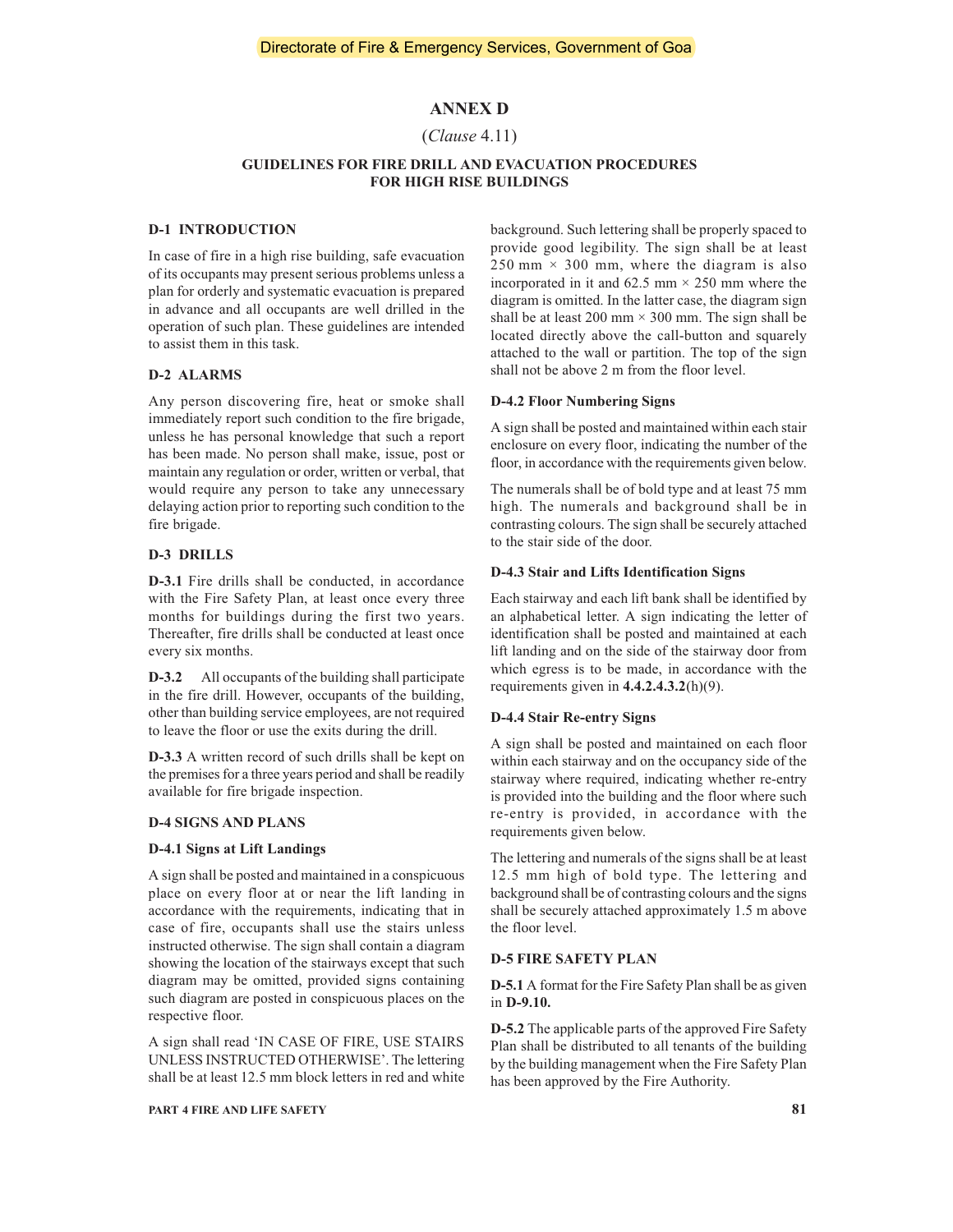D-5.3 The applicable parts of the approved Fire Safety Plan shall then be distributed by the tenants to all their employees and by the building management to all their building employees.

D-5.4 In the event there are changes from conditions existing at the time the Fire Safety Plan for the building was approved, and the changes are such so asto require amending the Fire Safety Plan, within 30 days after such changes, an amended Fire Safety Plan shall be submitted to the fire brigade for approval.

## D-6 FIRE COMMAND CENTRE

A Fire Command Centre shall be established in the building (see 3.4.12).

## D-7 COMMUNICATIONS AND FIRE ALARM

A means of communication and fire alarm for use during fire emergencies shall be provided and maintained by the owner or person in charge of the building.

## D-8 FIRE SAFETY PLAN FORMAT

## D-8.1 Building Address

Street and Pin Code Number

Telephone Number..

## D-8.2 Purpose and Objective

## D-8.2.1 Purpose

To establish method of systematic, safe and orderly evacuation of an area or building by and of its occupants in case of fire or other emergency, in the least possible time, to a safe area by the nearest safe means of egress; also the use of such available fire appliances (including sounding of alarms) as may have been provided for controlling or extinguishing fire and safeguarding of human life.

## D-8.2.2 Objective

To provide proper education as a part of continuing employee indoctrination and through a continuing written programme for all occupants, to ensure prompt reporting of fire, the response of fire alarms as designated, and the immediate initiation of fire safety procedures to safeguard life and contain fire until the arrival of the fire brigade.

## D-8.3 Fire Safety Director

- a) Name
- b) Regularly assigned employment Title
- c) Regularly assigned location
- d) How is he notified when at regular location?
- e) How is he notified when not at regular location?
- f) Normal working hours
- g) Duties of Fire Safety Director (see D-9.1)

## D-8.4 Deputy Fire Safety Director

- a) Name
- b) Regularly assigned employment Title
- c) Regularly assigned location
- d) How is he notified when at regular location?
- e) How is he notified when not at regular location?
- f) Normal working hours
- g) Duties of Deputy Fire Safety Director (see D-9.2)

## D-8.5 Fire Wardens and Deputy Fire Wardens

- a) Are their names on organization charts for each floor and/or tenancy?
- b) Submit typical completed organization chart for Fire Drill and Evacuation Assignment.
- c) Duties of Fire Wardens and Deputy Fire Wardens (see D-9.3).

## D-8.6 Building Evacuation Supervisor

- a) Name
- b) Regularly assigned employment Title
- c) Regularly assigned location
- d) How is he notified when at regular location ?
- e) How is he notified when not at regular location?
- f) Normal working hours
- g) Duties of Building Evacuation Supervisor (see D-9.4).

## D-8.7 Fire Party

- a) Submit a completed organization chart for Fire Parties naming person in charge, and his title in the building.
- b) Indicate standards of selection from building employees based on background and availability.
- c) How are they notified?
- d) How are they notified when they are not at their regular locations?
- e) Means of responding
- f) Duties of each member of Fire Party (see D-9.5).

## D-8.8 Occupants Instructions

Distribution of instructions of all tenants, tenants employees and building employees (see D-9.6).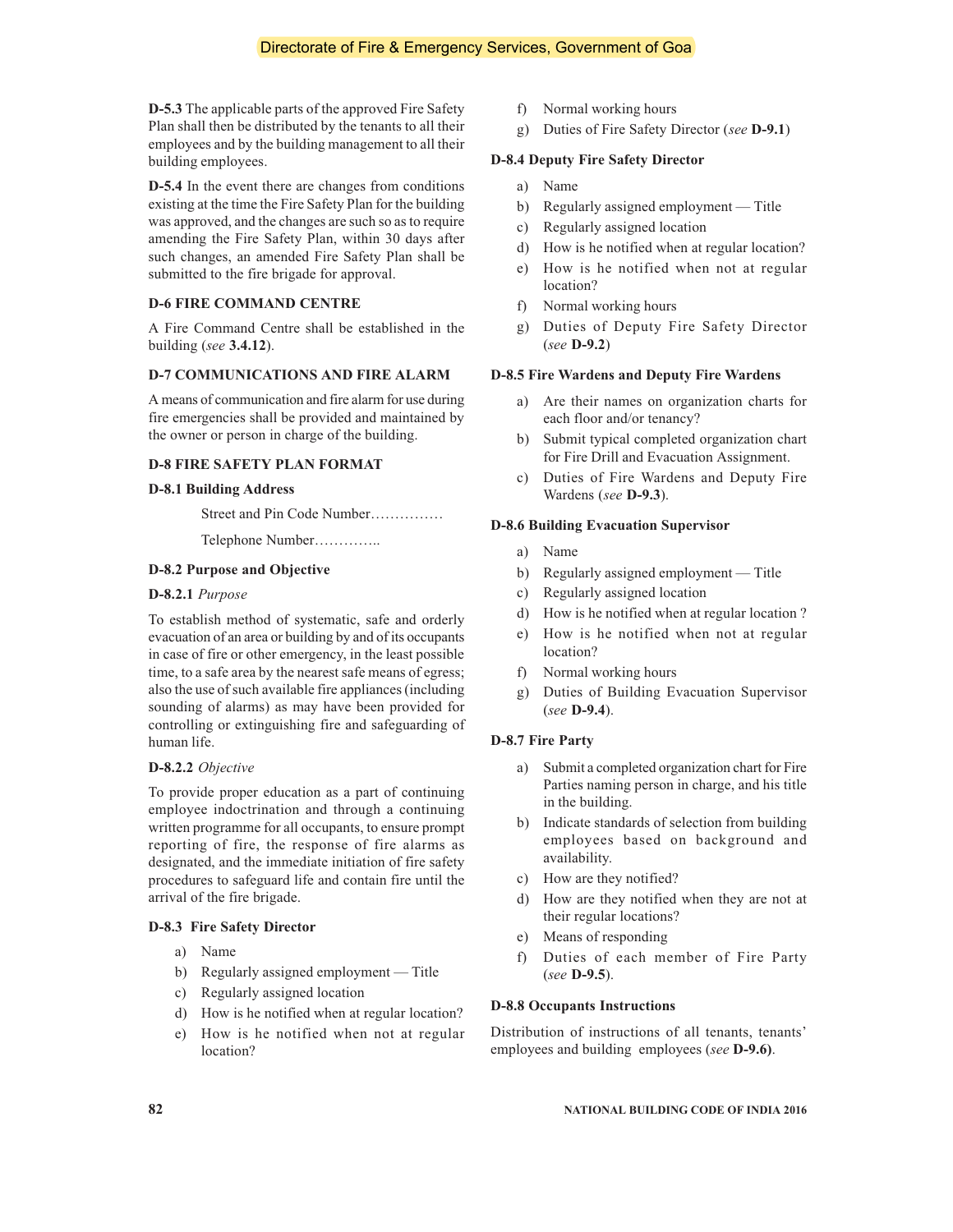### D-8.9 Evacuation Drills

- a) Frequency of drills
- b) How conducted?
- c) Participation? Who participated? How?
- d) Controls and supervision
- e) Recording of details of drills

## D-8.10 Fire Command Station

- a) Location
- b) Requirements:
	- 1) Adequate illumination
	- 2) Adequate communication to mechanical equipment room and lifts control room on each floor
	- 3) Copy of Fire Safety Plan
	- 4) Copy of Building Information Form
	- 5) Representative floor plans showing location of signs, floor remote station, communications, etc

## D-8.11 Signs

- a) Signs at lifts landings, Floor diagrams
- b) Floor numbering
- c) Stairway identification
- d) Lifts identification
- e) Stair re-entry

## D-8.12 Fire Prevention and Fire Protection Programme

See D-9.7.

D-8.13 Building Information Form

see D-9.8

## D-8.14 Representative Floor Plan

See D-9.9

#### D-8.15 Fire Safety Plan Prepared by

#### See D-9.10

- a) Date when prepared, and
- b) Date when revised

## D-9 DUTIES

#### D-9.1 Fire Safety Director's Duties

D-9.1.1 Be familiar with the written Fire Safety Plan providing for fire drill and evacuation procedure in accordance with orders on the subject.

D-9.1.2 Select qualified building service employees for a Fire Party and organize, train and supervise such fire brigade.

D-9.1.3 Be responsible for the availability and state of readiness of the Fire Party.

D-9.1.4 Conduct fire and evacuation drills.

D-9.1.5 Be responsible for the designation and training of a Fire Warden for each floor, and sufficient Deputy Fire Wardens for each tenancy in accordance with orders on the subject.

D-9.1.6 Be responsible for a daily check for the availability of the Fire Wardens, and see that up-todate organization charts are posted.

NOTE — If the number of Fire Wardens and Deputy Fire Wardens in the building is such that it is impractical to individually contact each one daily, a suggested method to satisfy the requirements is to make provisions for the Fire Warden, or a Deputy Fire Warden in the absence of the Fire Warden, to notify the Fire Safety Director when the Fire Warden or required number of Deputy Fire Wardens are not available. In order to determine the compliance by the Fire Warden and Deputy Fire Wardens, when this method is used, the Fire Safety Director shall make a spot check of several different floors each day.

D-9.1.7 Notify the owner or some other person having charge of the building when any designated individual is neglecting his responsibilities contained in Fire Safety Plan. The owner or the other person in-charge of the building shall bring the matter to the attention of the firm employing the individual. If the firm fails to correct the condition, the fire department shall be notified by the owner/person in charge of the building.

D-9.1.8 In the event of fire, shall report to the fire command centre to supervise, provide for and coordinate with respect to the following:

- a) Ensuring that the fire department has been notified of any fire or fire alarm.
- b) Manning of the fire command station.
- c) Direction of evacuating procedures as provided in the Fire Safety Plan.
- d) Report on conditions on fire floor for information of fire department on their arrival.
- e) Advising the fire department officer in-charge in the operation of the Fire Command Centre.

D-9.1.9 Be responsible for the training and activities of the Building Evacuation Supervisor.

#### D-9.2 Deputy Fire Safety Director's Duties

- a) He is the subordinate to the Fire Safety Director.
- b) He shall perform duties of Fire Safety Director in his absence.

## D-9.3 Fire Warden's and Deputy Fire Warden's Duties

The tenant or tenants of each floor shall, upon request of the owner or person in charge of buildings, make responsible and dependable employees available for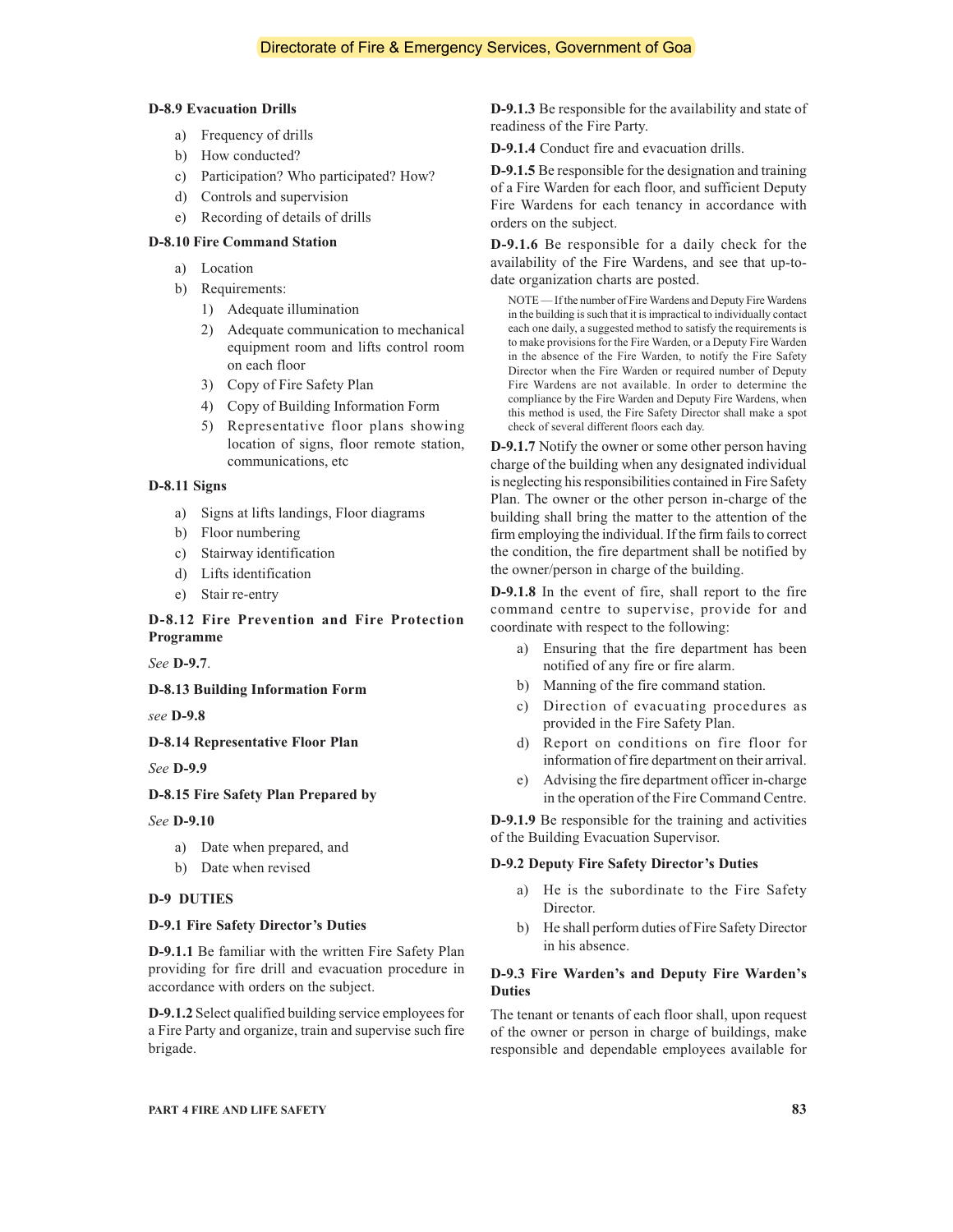# Directorate of Fire & Emergency Services, Government of Goa

designation by the Fire Safety Director as Fire Warden and Deputy Fire Wardens.

D-9.3.1 Each floor of a building shall be under the direction of a designated Fire Warden for the evacuation of occupantsin the event of fire. He shall be assisted in his duties by the Deputy Fire Wardens. A Deputy Fire Warden shall be provided for each tenancy. When the floor area of a tenancy exceeds  $700 \text{ m}^2$  of occupiable space, a Deputy Fire Warden shall be assigned for each  $700 \text{ m}^2$  or part thereof.

D-9.3.2 Each Fire Warden and Deputy Fire Warden shall be familiar with the fire safety plan, the location of exits and the location and operation of any available fire alarm system.

D-9.3.3 In the event of fire, or fire alarm the Fire Warden shall ascertain the location of the fire, and direct evacuation of the floor in accordance with directions received and the following guidelines:

- a) The most critical areas for immediate evacuation are the fire floor and floors immediately above. Evacuation from the other floors shall be instituted when instructions from the fire Command Centre or conditions indicate such action. Evacuation shall be via uncontaminated stairs. The Fire Warden shall try to avoid stairs being used by the Fire department. If this is not possible, he shall try to attract the attention of the Fire department personnel before such personnel open the door to the fire floor.
- b) Evacuation to two or more levels below the fire floor is generally adequate. He shall keep the fire command station informed regarding his location.
- c) Fire Wardens and their deputies shall see that all occupants are notified of the fire, and that they proceed immediately to execute the Fire Safety Plan.
- d) The Fire Warden on the fire floor shall, as soon as practicable, notify the Fire Command Centre of the particulars.
- e) Fire Wardens on floors above the fire shall, after executing the Fire Safety Plan, notify the Fire command station of the means being used for evacuation and any other particulars.
- f) In the event that stairways serving fire floor and/or floors above are unusable due to contamination or cut-off by fire and/orsmoke or that several floors above fire involve large numbers of occupants who must be evacuated, consideration may be given to using lifts in accordance with the following:
	- 1) If the lifts servicing his floor also service the fire floor, they shall not be used. However, lifts may be used if there is

more than one bank of lifts, and he is informed from the Fire Command Centre that one bank is unaffected by the fire.

- 2) If lifts do not service the fire floor and their shafts have no openings on the fire floor, they may be used, unless directed otherwise.
- 3) Lifts manned by trained building personnel or firemen may also be used.
- 4) In the absence of a serviceable lift, the Fire Warden shall select the safest stairway to use for evacuation on the basis of the location of the fire and any information received from the Fire Command Centre. The Fire Warden shall check the environment in the stairs prior to entry for evacuation. If it is affected by smoke, alternative stair shall be selected, and the Fire Command Centre notified.
- 5) The Fire Warden shall keep the Fire Command Centre informed of the means being employed for evacuation by the occupants of his floor.
- g) Ensure that an alarm has been transmitted.

## D-9.3.4 Organization Chart for Fire Drill and Evacuation Assignment

A chart designating employees and their assignments shall be prepared and posted in a conspicuous place in each tenancy and on each floor of a tenancy that occupies more than one floor and a copy shall be in the possession of the Fire Safety Director.

D-9.3.5 Keep available an updated listing of all personnel with physical disabilities who cannot use stairs unaided. Make arrangements to have these occupants assisted in moving down the stairs to two or more levels below fire floor. If it is necessary to move such occupants to a still lower level during the fire, move them down the stairs to the uppermost floor served by an uninvolved lifts bank and then evacuate them to the street floor by lifts. Where assistance is required for such evacuation, notify Fire Safety Director.

D-9.3.6 Provide for Fire Warden identification during fire drills and fires, such as using armband, etc.

D-9.3.7 Ensure that all persons on the floor are notified of fire and all are evacuated to safe areas. A search must be conducted in the lavatories to ensure all are out. Personnel assigned as searchers can promptly and efficiently perform this duty.

D-9.3.8 Check availability of applicable personnel on organization chart and provide for a substitute when the position on a chart is not covered.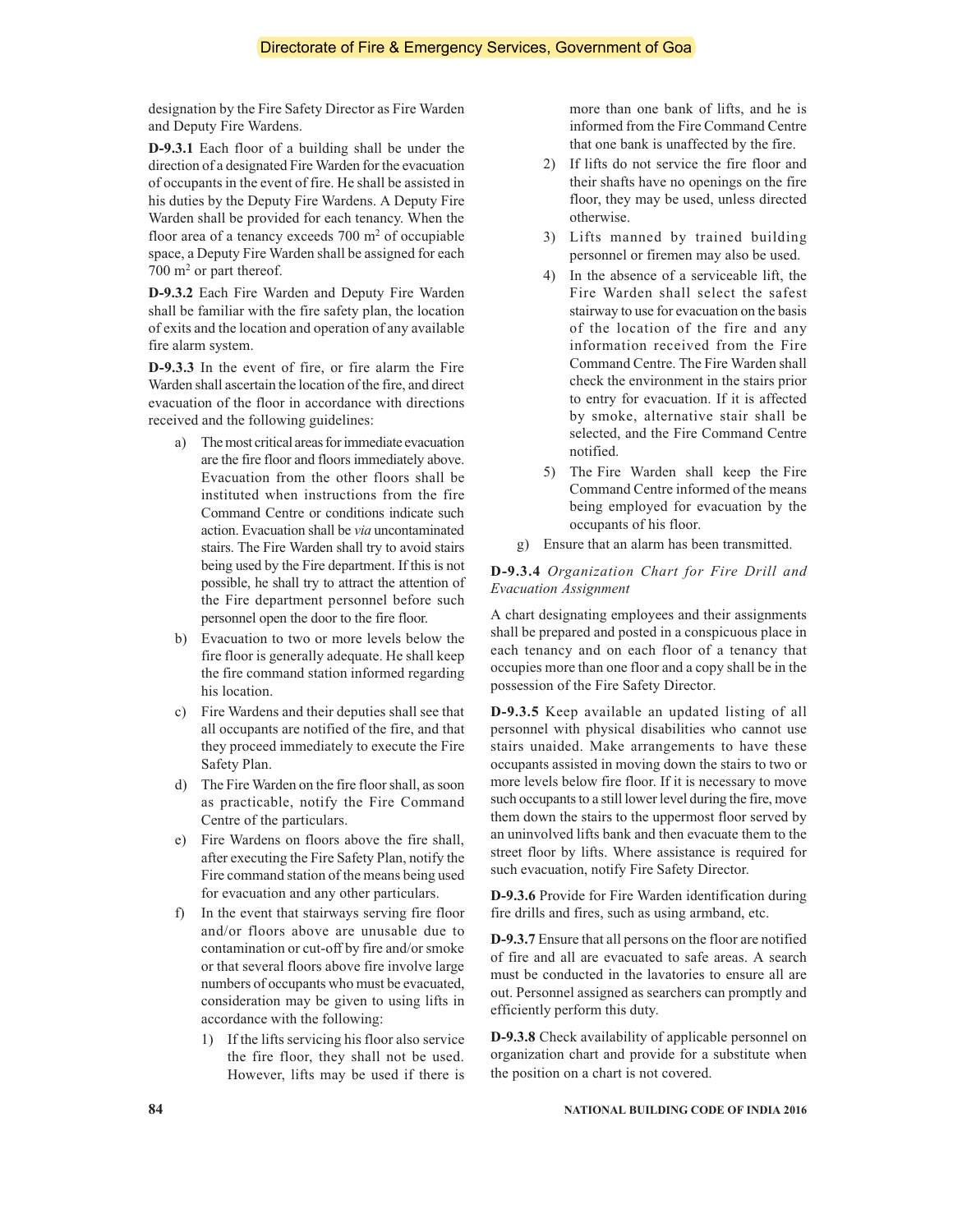D-9.3.9 After evacuation, perform a head count to ensure that all regular occupants known to have occupied the floor have been evacuated.

D-9.3.10 When alarm is received, the Fire Warden shall remain at a selected position in the vicinity of the communication station on the floor, in order to maintain communication with the Fire Command Centre and to receive and give instructions.

## D-9.4 Building Evacuation Supervisor's Duties

A Building Evacuation Supervisor is required at all times other than normal working or business hours when there are occupants in the building and there is no Fire Safety Director on duty in the building.

D-9.4.1 He should be capable of directing the evacuation of the occupants as provided by the Fire Safety Plan.

D-9.4.2 During fire emergencies, the primary responsibility of the Building Evacuation Supervisor shall be to man the Fire Command Centre, and the direction and execution of the evacuation as provided in the Fire Safety Plan. The Building Evacuation Supervisor's training and related activities shall be under the direction of the Fire Safety Director in accordance with these rules, and the Fire Safety Plan. Such activities shall be subject to fire department control.

#### D-9.5 Fire Party Duties

On receipt of an alarm for fire, the Fire Party shall,

- a) report to the floor below the fire to assist in evacuation and provide information to the Fire Command Centre.
- b) after evacuations of fire floor, endeavour to control spread of fire by closing doors, etc.
- c) attempt to control the fire until arrival of the fire department, if the fire is small and conditions do not pose a personal threat.
- d) leave one member on the floor below the fire to direct the fire department to the fire location and to inform them of conditions.
- e) on arrival of the fire department, the Fire Party shall report to the Fire Command Centre for additional instructions.
- f) have a member designated as runner, who shall know the location of the nearest telephone, and be instructed in its use. Such membershall immediately upon receipt of information that there is a fire or evidence of fire, go to the telephone, transmit an alarm and await the arrival of the fire department and direct them to the location of the fire.

NOTE — A chart designating employees and their assignments shall be prepared.

### D-9.6 Occupant's Instructions

- a) The applicable parts of the approved Fire Safety Plan shall be distributed to all tenants of the building by the building management when the Fire Safety Plan has been approved by the Fire Commissioner.
- b) The applicable parts of the approved Fire Safety Plan shall then be distributed by the tenants to all their employees and by the building management to all their building employees.
- c) All occupants of the building shall participate and cooperate in carrying out the provisions of the Fire Safety Plan.

# D-9.7 Fire Prevention and Fire Protection Programme

- a) A plan for periodic formal inspections of each floor area, including exit facilities, fire extinguishers and housekeeping shall be developed. A copy of such plan be submitted.
- b) Provision shall be made for the monthly testing of communication and alarm systems.

## D-9.8 Building Information Form

It shall include the following information:

- a) Building address.............Pin Code.....
- b) Owner or person in-charge of building Name, Address and Telephone Number.
- c) Fire Safety Director and Deputy Fire Safety Director's Name and Telephone Number.
- d) Certificate of occupancy. Location where posted, or duplicate attached.
- e) Height, area, class of construction.
- f) Number type and location of fire stairs and/ or firefighting shaft.
- g) Number, type and location of horizontal exits or other areas of refuge.
- h) Number, type, location and operation of lifts and escalators.
- j) Interior fire alarms, or alarms to central stations.
- k) Communications systems and/or walkietalkie, telephones, etc.
- m) Standpipe system; size and location of risers, gravity or pressure tank, fire pump, location of siamese connections, name of employee with certificate of qualification and number of certificate.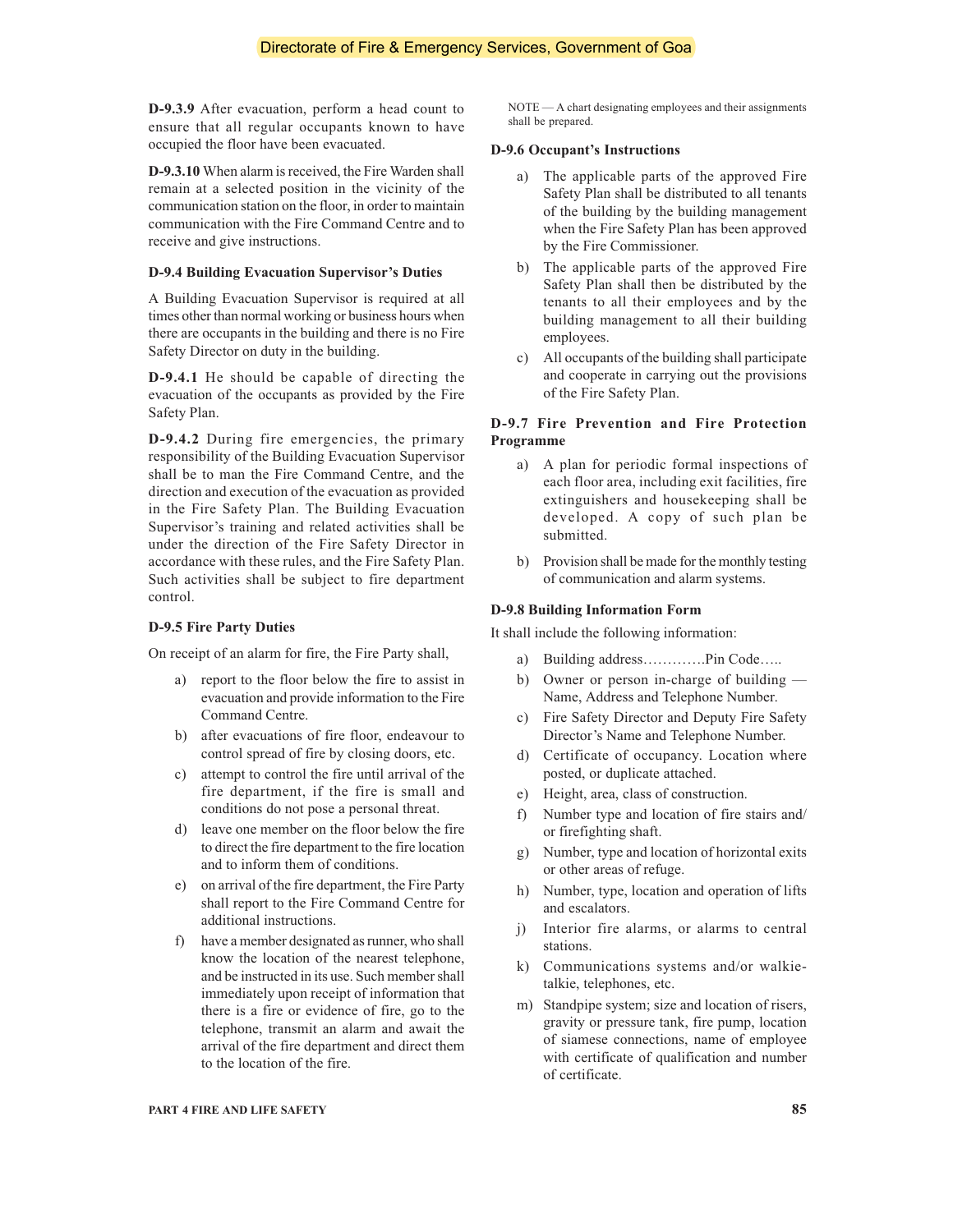- n) Sprinkler system; name of employee with Certificate of Fitness and certificate number. Primary and secondary water supply, fire pump and areas protected.
- p) Special extinguishing system, if any, components and operation.
- q) Average number of persons normally employed in building (Daytime and night time).
- r) Average number of persons with disabilities in building and their location (Daytime and night time).
- s) Number of persons normally visiting the building (Daytime and night time).
- t) Service equipment such as:
	- 1) Electric power, primary, auxiliary;
	- 2) Lighting, normal, emergency, type and location;
	- 3) Heating, type, fuel, location of heating unit;
	- 4) Ventilation  $-$  with fixed windows, emergency means of exhausting heat and smoke;
	- 5) Air conditioning systems  $-$  Brief description of the system, including ducts and floors serviced;
	- 6) Refuse storage and disposal;
	- 7) Firefighting equipment and appliances, other than standpipe and sprinkler system; and
	- 8) Other pertinent building equipment.
- u) Alternations and repair operations, if any, and the protective and preventive measures necessary to safeguard such operations with attention to torch operations.
- w) Storage and use of flammable solids, liquids and/or gases.
- y) Special occupancies in the building and the proper protection and maintenance thereof. Places of public assembly, studios, and theatrical occupancies.

#### D-9.9 Representative Floor Plan

A floor plan, representative of the majority or the floor designs of the entire building, shall be at the Command Post, in the main lobby, under the authority of the Fire Safety Director. One copy of a representative floor plan shall be submitted to the Fire department with the Fire Safety Plan.

#### D-9.10 Fire Safety Plan

In planning, evaluate the individual floor layouts, the population of floors, the number and kinds of exits, the zoning of the floor by area and occupants. Determine the movement of traffic by the most expeditious route to an appropriate exit and alternative route for each zone, since under fire conditions one or more exits may not be usable. This format should be used in the preparation of the Fire Safety Plan. Nothing contained in this Fire Safety Plan format shall be construed as all inclusive. All rules and other requirements shall be fully complied with.

#### D-9.11 Personal Fire Instruction Card

All the occupants of the building shall be given a Personal Fire Instruction Card giving the details of the floor plan and exit routes along with the instruction to be followed in the event of fire. A typical Personal Fire Instruction Card shall be as follows:

## PERSONAL FIRE INSTRUCTION CARD

| <b>SEAL</b>                 |
|-----------------------------|
| NAME OF THE ORGANIZATION    |
| ADDRESS OF THE ORGANIZATION |
| NAME:                       |
| <b>DESIGNATION:</b>         |
| FLOOR NO. :                 |
| $\mathsf{DATE}$ :           |

#### FIRE WARDEN

# **INSTRUCTIONS**

#### FOR YOUR OWN SAFETY YOU SHOULD KNOW

- 1. Two push button fire alarm boxes are provided per floor. You should read the operating instructions.
- 2. You should read the operating instructions on the body of the fire extinguishers provided on your floor.
- 3. The nearest exit from your table.
- 4. Your assembly point on ground floor (check with your Fire/Deputy Fire Warden).
- 5. FOR YOUR OWN PROTECTION YOU SHOULD REPORT TO YOUR FIRE/ DEPUTY FIRE WARDEN
	- a) If any exit door/route is obstructed by loose materials, goods, boxes, etc.
	- b) If any staircase door, lift lobby door does not close automatically, or does not close completely.
	- c) If any push button fire alarm point, or fire extinguisher is obstructed, damaged or apparently out of order.

86 NATIONAL BUILDING CODE OF INDIA 2016